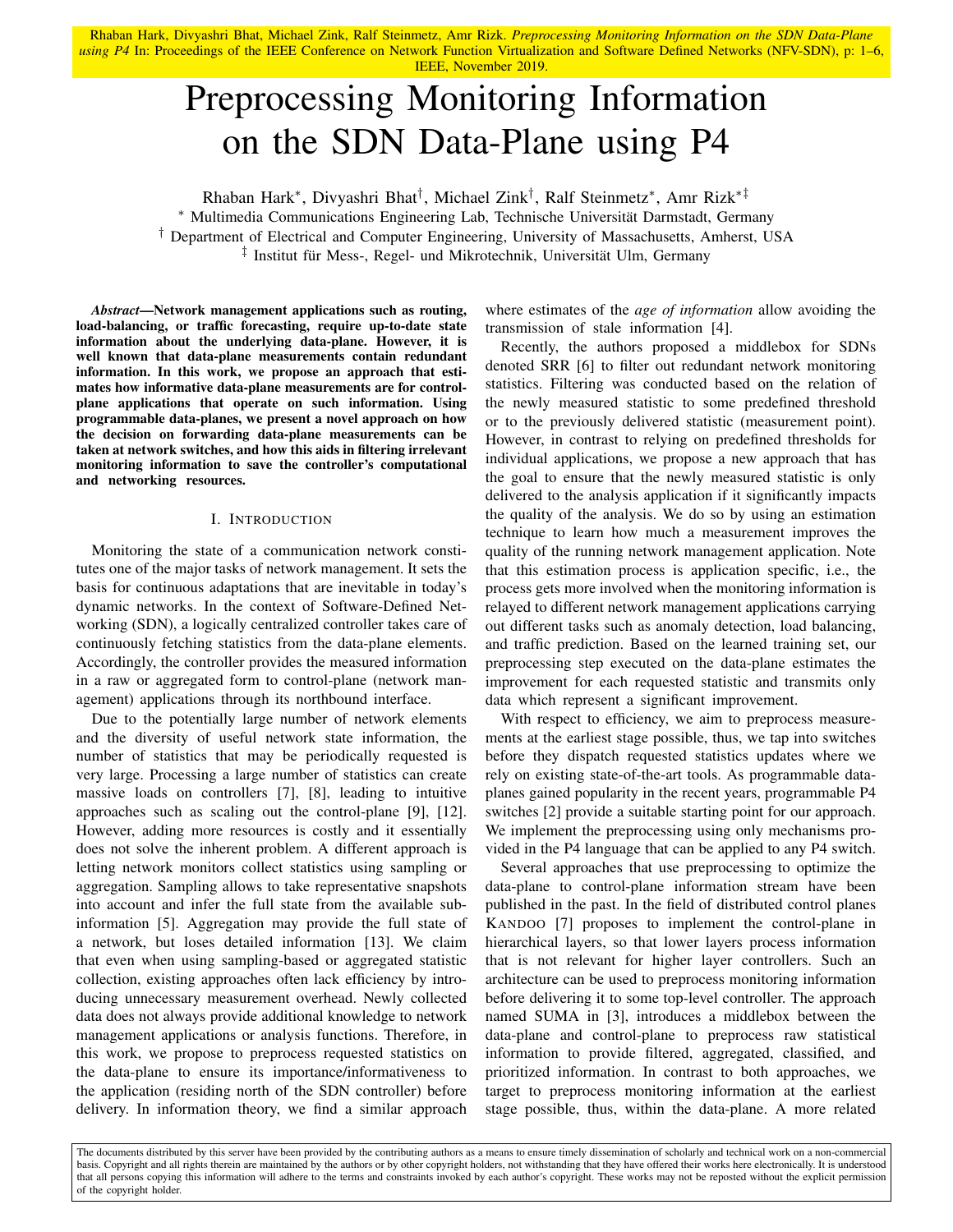approach was presented by Popescu et al. [10] to involve programmable data-plane elements, however, to detect heavy hitters using P4 to offload the control-plane.

The remainder of the paper is structured as follows: Section II describes the architecture of our approach before showing the detailed design of the filtering mechanism that explicitly considers the network management application. Limitations of the approach are discussed in the end of that section. In Section III, we describe and evaluate our prototypical implementation before concluding the paper in Section IV.

#### II. ARCHITECTURE AND FILTER DESIGN

In the following, first, we briefly describe how we integrate our approach in existing networks before illustrating the designed filtering mechanism, and, finally, discussing limitations the system might face.

#### *A. Architecture Overview*

In this work we refrain from using additional network elements as proposed by the discussed related works. Consequently, we target to preprocess measurement information on the data-plane elements, so that we can filter out measurements with limited gain for the application as early as possible. Figure 1 shows a schematic of the architecture: The upper part of the figure shows the controller that is connected to the dataplane elements, namely the switches. On the control-plane, an *Auto Regressive Integrated Moving Average (ARIMA)* [11] bandwidth forecast application serves as exemplary application consuming bandwidth measurements from the switches via the controller. The *Learner* uses the input measurements and the forecast output to learn how certain measurements influence the quality of the forecast. This knowledge is transferred later as a set of parameters to the switch, which does a apriori estimation of the quality improvement before a measurement is transferred to the control-plane. Consequently, it forwards only measurements which presumably improve the forecast's quality significantly. As a result, measurement with a small information gain *do not generate transmission costs and controller disturbance*.

#### *B. Filter Design*

In the following, we will continue to consider the forecasting application. However, note that the described procedures are easily mapped to different network management applications such as anomaly detection or load balancing. We consider that the quality of the bandwidth forecast application depends directly on the dynamics of the forecast value. Intuitively, if the bandwidth is rather stable, the quality of the forecast does not improve significantly when a new measurement is provided, however, if the bandwidth is volatile, the forecast will be closer to the true future bandwidths if the newest measurements are available. We use linear regression to learn the impact of measurements on the improvement of the forecast. For this particular application simply filtering measurements that are close to previous measurements is a viable alternative, yet,



Fig. 1: Architecture of the preprocessing: A linear regression learns its parameters from historic values of a forecast and pushes them to the data-plane elements where they are used to estimate the importance of measurements and filter irrelevant measurements.

with an eye on generality, the regression is a flexible solution also applicable in other use cases.

A linear regression is a method to estimate a dependent variable  $i$  (here, improvement of the forecast) from multiple independent variables  $f = [f_0 \dots f_n]$  (*features*, here, dynamics of the bandwidth). To do so, it seeks the parameter vector  $\theta = [\theta_0 \ \theta_1 \ \dots \ \theta_n]^T$  (*output of the learner*), denoted bias term  $(\theta_0)$  and features weights  $(\theta_1 \dots \theta_n)$ , by minimizing the mean square error of Equation (1) for a given training set including sample features and corresponding improvements (*input to the learner*).

$$
\hat{i} = \theta^T \cdot \mathbf{f} = \theta_0 \underbrace{f_0}_{=1} + \theta_1 f_1 + \dots + \theta_n f_n \tag{1}
$$

After the learner generates  $\theta$ , it can be used to estimate the improvement  $\hat{i}$  using given features  $f$  also using Equation (1). *a) Finding suitable features:*

Before showing our feature selection, we have to define the value we target to influence, namely the improvement of the forecast:

$$
i = |\underbrace{|bw_{true} - bw_{f.c_{n-1}}|}_{\text{error filtered}} - \underbrace{|bw_{true} - bw_{f.c_{n}}|}_{\text{error normal}}| \cdot 1Bps^{-1} \quad (2)
$$

The latter part "*error normal*" of Equation (2) includes the difference between the true bandwidth and the latest forecast  $(bw_{fc_n})$ . The first part "*error filtered*" shows the difference between the true bandwidth and the previous forecast ( $bw_{fc_{n-1}}$ ), i.e., the forecast without taking the latest measurement into account. If the error of the forecast given the newest measurement is much smaller than the error of the forecast without the newest measurement, the improvement is significant. Note that there is only little improvement by taking the new measurement value if both errors are equal. The case that there is a negative improvement, thus, the old forecast was better than the current is possible. By always calculating the absolute improvement we take the conservative approach that forwards measurements also if their actual improvement

The documents distributed by this server have been provided by the contributing authors as a means to ensure timely dissemination of scholarly and technical work on a non-commercial basis. Copyright and all rights therein are maintained by the authors or by other copyright holders, not withstanding that they have offered their works here electronically. It is understood that all persons copying this information will adhere to the terms and constraints invoked by each author's copyright. These works may not be reposted without the explicit permission of the copyright holder.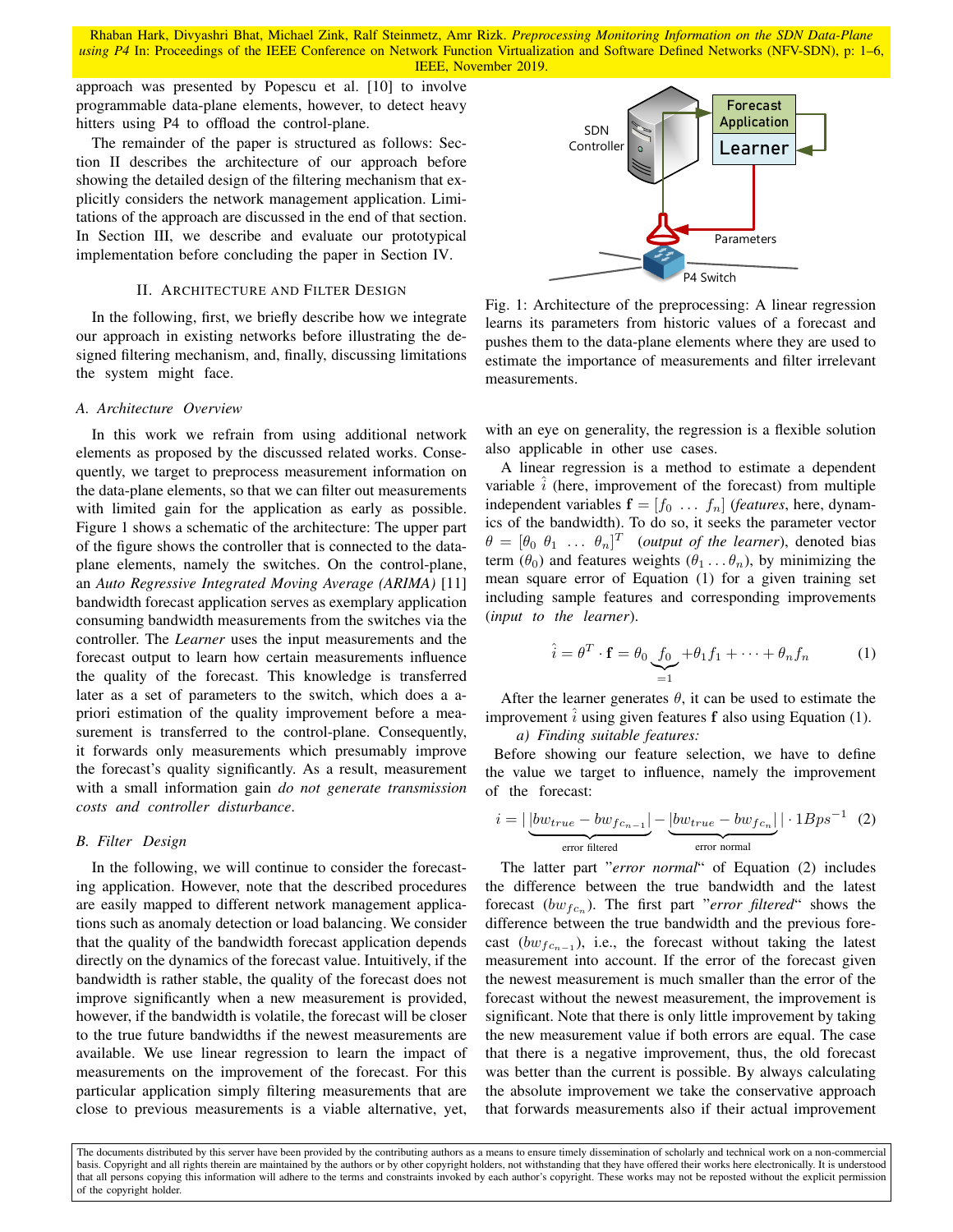

Fig. 2: Selected features to represent the dynamics of the bandwidth (x-axis) that linearly influence the application quality improvement (y-axis). Features describe differences between the new measurement and the mean of the previous as well as the sum of differences to the last four, two, and last measurement, respectively.

is unclear. Dividing the equation by  $1Bps$  removes the unit as it is not meaningful for the improvement.

Next, we mainly concentrate on the differences between the latest bandwidth measurements to represent the dynamics of the bandwidth. Out of a pool of 12 potential features, we selected the following four features with the highest correlation factor with the improvement in preliminary tests (cf. Figure 2): *(i)* the difference of the latest bandwidth to the mean of the previous four samples; *(ii)* the sum of differences between the latest bandwidth and each of the previous four bandwidths; *(iii)* the sum of differences between the latest bandwidth and each of the previous two bandwidths; and *(iv)* the difference between the latest bandwidth and the previous bandwidth. Although these features partially depend on each other, each provides additional valuable information for the improvement estimation. Figure 2 shows the linear dependency between each of the features and the applications quality improvement. For each feature on the x-axis it is observable that the higher the difference to previous values is – what we consider dynamic – the higher is the absolute improvement.

#### *b) Training phase and parameter injection:*

In order to find the feature weights  $\theta$ , the learner must be fed with a training set. To collect this set, whenever a new bandwidth measurement from a switch arrives at a controller, the controller pushes the value to the forecast application, which then calculates the next forecast. Furthermore, the value is used to check the quality of the previous forecast in terms of improvement  $i$  (cf. Equation (2)) against the forecast prior to that. Furthermore, based on the measured bandwidth, the controller generates all four features f. The features  $f$  in combination with the improvement i serve as input to the learner (training set).

After the training phase, the controller calculates the feature weights as described earlier by minimizing the mean square error for Equation (1) using the available data. In order to estimate the forecast improvement for a new measurement, Equation (1) with the newly available feature weights  $\theta_0$  ...  $\theta_n$  must be calculated. As we decide to do this in the data-plane, the controller sends the weights to the switch.

Switches in SDN environments traditionally follow a match/action paradigm with a fixed set of parameterizable actions. As we require a custom functionality in the switch, this traditional match/action approach is not suitable. Therefore, we decided to take advantage of newly proposed programmable P4 switches [2] that allow us to program their behavior and processing pipeline. Note that we are able to save simple state information in the switches using registers, which we use to store the feature weights, the bias term, and a threshold. The controller sends the weights to the switch using a custom protocol that can be understood by the P4 program installed on the switch. The switch reads the weights and saves them in allocated registers. In addition to the feature weights, we store a threshold value that marks the significance of the calculated improvement estimation. If the improvement is estimated to be significant, the switch dispatches the measurement otherwise it is dropped. Note also that storing the threshold as register value allows it to be configurable.

#### *c) Filtering phase:*

After the controller injects the feature weights into the switch, it also activates the preprocessing, e.g., by modifying the performed action on a bandwidth statistic request. During the filtering phase, the switch first calculates the required features whenever a bandwidth statistic request reaches the switch. For this, it stores the last four historic bandwidth measurements as they are required to estimate the bandwidth dynamics represented with the features. Each feature is multiplied with the corresponding feature weight and added to the bias term as described in the beginning of Section II-B. The result of the linear regression is the estimated forecast improvement when including the latest measurement. The estimated improvement is compared to the configured threshold to decide whether to push the bandwidth measurement as a response to the request from the controller or to skip it and wait for the next request. If the mechanism decides that the measurement does not significantly improve the forecast, the controller assumes that the previous bandwidth forecast is still valid.

### *d) Linear regression in the data-plane using P4:*

Next we describe how we implement the linear regression as a P4 program. P4 supports a very limited number of operations excluding basic operations such as multiplications and division.<sup>1</sup>

First, as our method requires preprocessing in the data-plane we cannot fetch statistics through the control channel of the switch as done traditionally with protocols such as OpenFlow and P4Runtime. As Figure 3 shows, messages coming through the control channel of the switch (shown as green arrow) are handled using the switches vendor-implemented fixed logic. Changing that behavior would lead to the development of a new switch with custom control logic, which we explicitly excluded. Our goal is to provide a method that is usable with all P4 switches using only out-of-the-box functionality provided by P4. Using P4, we can program the behavior of the switch for packets arriving through the data/forwarding channel. Therefore, we use a dedicated channel that connects the controller to a reserved data-plane port of the switch

<sup>1</sup>Note that version p4 16 supports multiplications, however, existing hardware switches running p4\_16 only support multiplications with integers being the power of two, which is not usable in our context - we did not consider custom functionality of single switches implemented as P4 *extern objects*.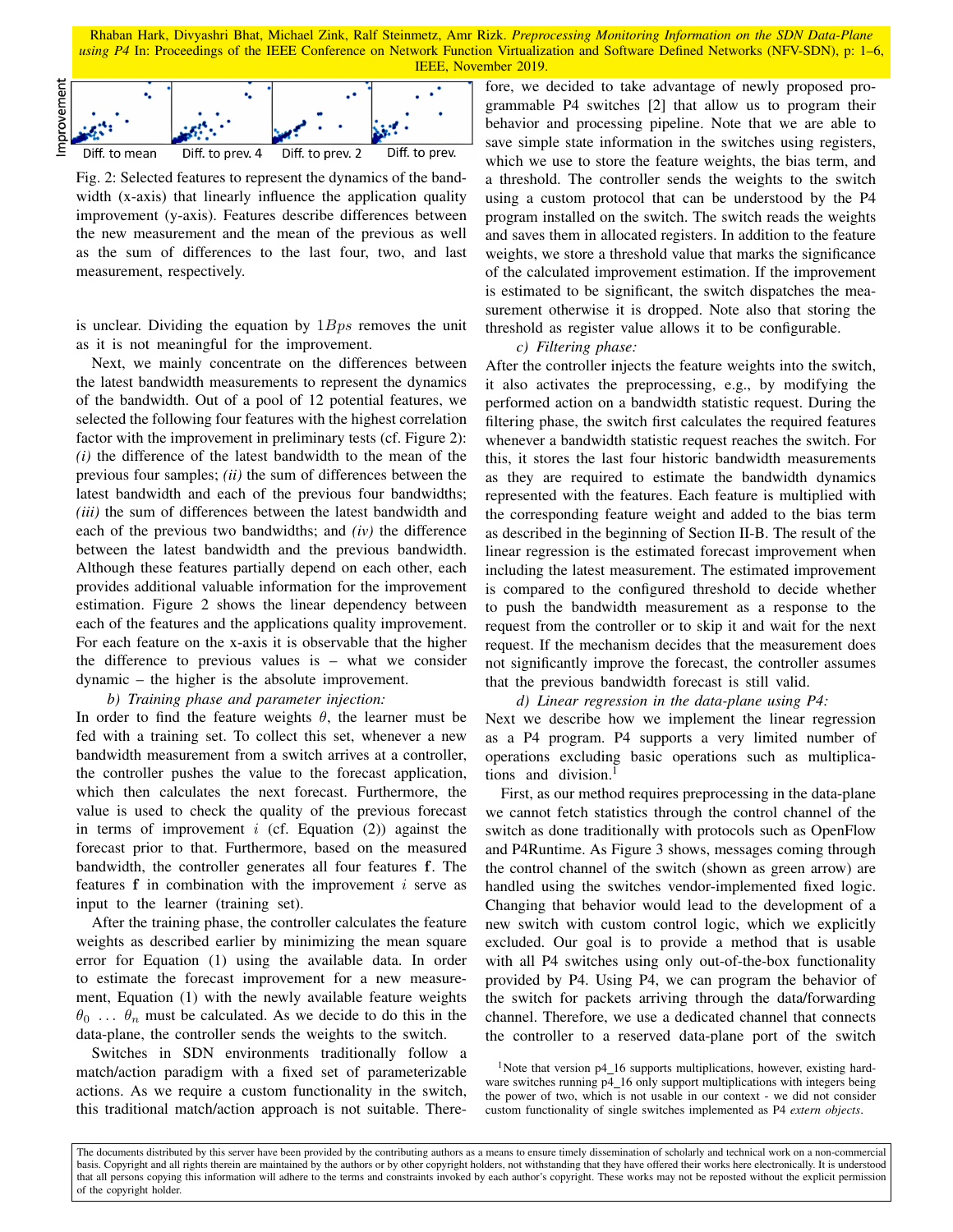Rhaban Hark, Divyashri Bhat, Michael Zink, Ralf Steinmetz, Amr Rizk. *Preprocessing Monitoring Information on the SDN Data-Plane using P4* In: Proceedings of the IEEE Conference on Network Function Virtualization and Software Defined Networks (NFV-SDN), p: 1–6, IEEE, November 2019.



Fig. 3: Abstract switch architecture divided in control and forwarding layer. The control layer serves as interface to the control-plane and maintains that communication. The forwarding layer behaves according to the installed P4 program whenever packets arrive.

(shown in red). Packets arriving at that port are handled using the user programmable processing pipeline injected as a P4 program. Using the programmable logic to request statistics allows us *(i)* to directly send the bandwidth data instead of plain counters or registers and *(ii)* add preprocessing steps such as calculating a linear equation and filtering.

The processing pipeline and, thus, the behavior of the switch is programmed and injected in the switch during its startup. In the first phase, where no preprocessing is performed, the switch calls an action for incoming bandwidth requests that fetches the current counter for the inquired link as well as the previous. The switch sends the subtraction of the values plus timestamps for both values representing the bandwidth measurement. Note that the switch does not calculate the final bandwidth as it does not support divisions which we discuss in the limitations in Section II-C.

After the learning phase, the controller injects the feature weight parameters in the switch using our custom protocol. The switch stores the parameters in registers that can then be easily accessed. Now, the controller also configures the decision threshold to be reached by the estimated application improvement. The controller also changes the called action for new bandwidth requests so that preprocessing is activated.

With active preprocessing, the action called on a bandwidth request includes the following steps:

- 1) The action begins with reading of the current counter and historic counter values to calculate the bandwidths.
- 2) It shifts the historic counter registers so that it removes the oldest and stores the latest bandwidths.
- 3) The switch subtracts the counter values to estimate the latest and historic bandwidths.
- 4) Additionally, it reads the bias term and all feature weights from the registers.
- 5) In step 5, the switch calculates the features representing the bandwidth dynamics given in Paragraph *(a)* based on the previously fetched historic bandwidths.
- 6) With the bias term, feature weights, and the features, it calculates the linear regression using Equation (1). We provide details on this step in the following.



Fig. 4: The prediction using the target specific P4 (v16) multiplication is shown in the dashed dot-dashed green line. Estimates of the improvement are shown as solid blue. The prediction using only shift-and-add operations, that is shown as orange line, has comparable accuracy to the P4 (v16) case.

7) The result of the formula calculated in the previous step is the estimated forecast improvement for the current measurement. In this step, the action compares this improvement with the decision threshold configured by the controller. If the improvement is large enough, it forwards the measurement to the controller normally by pushing it to the port where the bandwidth requested originated from, otherwise, the action is finished.

In Step 6, the switch calculates Equation (1). As the support for multiplications is strongly target dependent in P4, we retain generality of the approach by using shiftand-add operations to map multiplications [1]. As known from processor implementations, shifting one bit left is a multiplication with two, shifting by 10 a multiplication with  $2^{10} = 1024$ . We use this method for each multiplication of a feature with its weight. Note however, that this method is only usable for integer multiplications. On the one hand, bandwidth values based on counters are solely integers, however, on the other hand, the bias term and feature weights are potentially decimals. A solution to this problem is to multiply the weight decimals by a factor and cut the tail. As a result, the estimated improvement is accordingly shifted. By shifting the decision threshold as well, the condition is still valid. In the following, we also investigate to what extent the estimation of the improvement becomes inaccurate. In Figure 4 we see that the estimated improvement using only integers and shift-andadd multiplication instead of real multiplications have only minor influence on the accuracy: The dot-dashed green line predicts the true improvement shown in solid, blue. The dashed orange line, showing the improvement estimation using solely the rough shift-and-add multiplications, follows the normal prediction closely. Note that this figure does not represent the overall accuracy of the prediction but only the similarity of both prediction approaches. Also note that we use a factor of 10 for the results in the figure so that larger factors provide even more accurate results. In the remainder of this work we use a multiplication factor of 1000. We did not experience a significant change in CPU utilization of the used P4 software switch using the built-in multiplication and the shift-andadd method: Using shift-and-add reduced the mean and  $CI_{95}$ 

The documents distributed by this server have been provided by the contributing authors as a means to ensure timely dissemination of scholarly and technical work on a non-commercial basis. Copyright and all rights therein are maintained by the authors or by other copyright holders, not withstanding that they have offered their works here electronically. It is understood that all persons copying this information will adhere to the terms and constraints invoked by each author's copyright. These works may not be reposted without the explicit permission of the copyright holder.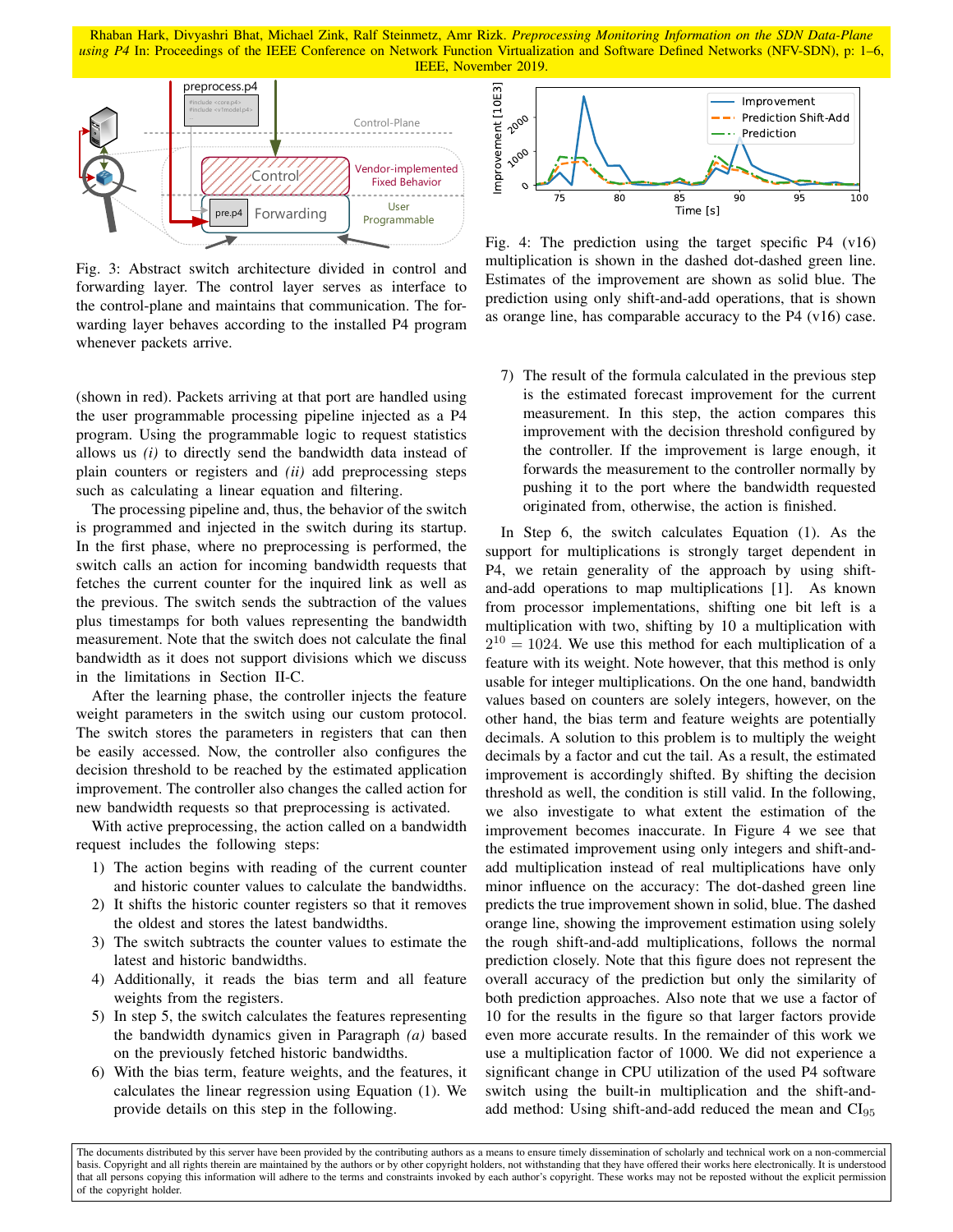utilization by 0.5% and 0.49%, respectively.

#### *C. Limitations*

The design we introduced in this section, faces some limitations. First of all, switches are designed to process packets at line-rate. Therefore, preprocessing on switches must be used with caution. The complexity of the features directly influences the processing complexity within the switch. Furthermore, when requesting a multitude of statistics, the computational resource usage similarly arises. In auxiliary investigations we did not find any impact on the switch performance (in terms of CPU utilization using a software switch) due to the negligible number of statistic requests compared to production traffic packets.

In addition, the proposed solution is vulnerable against slow, but constantly changing bandwidths as the number of considered previous measurements is limited. Potential approaches include the reflection of skipped measurements in the feature set or a fixed minimum update interval.

Note that the direct use of bandwidth data consumes two (byte-)counters per link. Furthermore, for every historic value we use in the features, we need one more counter. In addition to this, for every counter we enable preprocessing for, we need to store the bias term, feature weights and the decision threshold. P4 allows simple management of counters and registers, respectively, however, the memory consumption for preprocessing increases from two to eleven 64-bit counters per link (with four features).

As already described in the previous subsection, we do not calculate the bandwidth, but instead send the difference of counters plus the time difference. In our configuration we fetch counters every second, thus, we roughly handle Byte/s ignoring time differences due to jitter and changing processing time. Constantly fetching statistics faster or slower does not affect the solution, however, it is worth noting. Nevertheless, the design is currently not able to handle changing statistic fetching frequencies.

#### III. PROTOTYPE AND EVALUATION

In this section, we first describe the prototypical implementation of our preprocessing in P4. Furthermore, we describe the implementation and test environment and some evaluation results.

#### *A. Prototypical implementation & test environment*

The prototypical implementation consists of a P4 switch, the controller, and the forecast application. The controller in this case fills the switch with some routing rules for testing. It is based on Python and uses P4Runtime for the communication with switches. For the sake of simplicity, we implement the forecast application as a simple Python application within a *monitoring host*. Note that the application could also be placed within the controller. The monitoring host communicates with the switches through the data-plane interface as described in Section II-B using our custom protocol. The monitoring application calculates an ARIMA-based bandwidth forecast

that uses  $R$ 's forecast library<sup>2</sup> and  $rpy2$  as adapter between Python and R. The core of the prototype is the P4 switch which provides generic L2 routing using routes injected from the controller. For each routing rule the switch maintains a cumulative byte counter that we use for our purposes. Despite that generic functionality, we add actions that are called whenever the ingress pipeline finds a valid packet with our custom protocol. Depending on a type-field in our protocol it either *(i)* simply forwards the bandwidth measurement value, *(ii)* sets the regression parameters and enables the filter, or *(iii)* it preprocesses the bandwidth measurement before answering the request. The test environment contains a single switch connecting two communicating hosts and the monitoring host within a *mininet* virtual network. The controller is a Python process on the physical hosting machine. We repeatedly generate traffic using *iperf* following a simple randomized pattern: UDP input flows have lengths that are uniformly distributed between 0 and 40 seconds and an input rate chosen uniformly at random between 0 and 40 MBps.

#### *B. Evaluation results*

Figure 5 shows the accuracy of the forecast with and without our preprocessing as well as the cost reduction achieved with early preprocessing. The two upper plots, Figures 5a and 5b, show the comparison between ground truth, i.e., the bandwidth measured at the monitor, its forecast, which was generated in the previous time step, and the forecast with active preprocessing - thus, filtering out measurements with small impact on the accuracy. The left figure (5a) shows that the forecast and the filtered forecast follow almost the same pattern that closely follows the ground truth. In this figure, we use a threshold for the forecast accuracy improvement to control the measurement filtering, which is set to a comparably small value of 25k. In contrast to this, we see in Figure 5b, that there is a difference between the forecast and the forecast using filtered information when this threshold is set to 500k. Now measurements with small improvements are not delivered and, thus, the accuracy slightly suffers.

Figure 5c shows boxplots for the observed forecast error. The figure shows the gradual impact of the forecast threshold on the accuracy. In contrast, in Figure 5d we observe that the measurement costs in terms of the number of forecast update messages drop significantly using the filtering. In this case one may conjecture a linear scaling of the improvement on the long term, however, on smaller time scales - as the depicted ones - the improvement closely resembles the variations in the input traffic bandwidth. Together, Figure 5c and Figure 5d show that a significant reduction of the monitoring overhead can be obtained through a small sacrifice in accuracy when preprocessing measurements on the data plane. We observe that preprocessing statistic requests lets us successfully predict to which extent a measurement is of importance for the forecast application already at the switch level.

<sup>2</sup>https://cran.r-project.org/web/packages/forecast, accessed 01 Feb 2019.